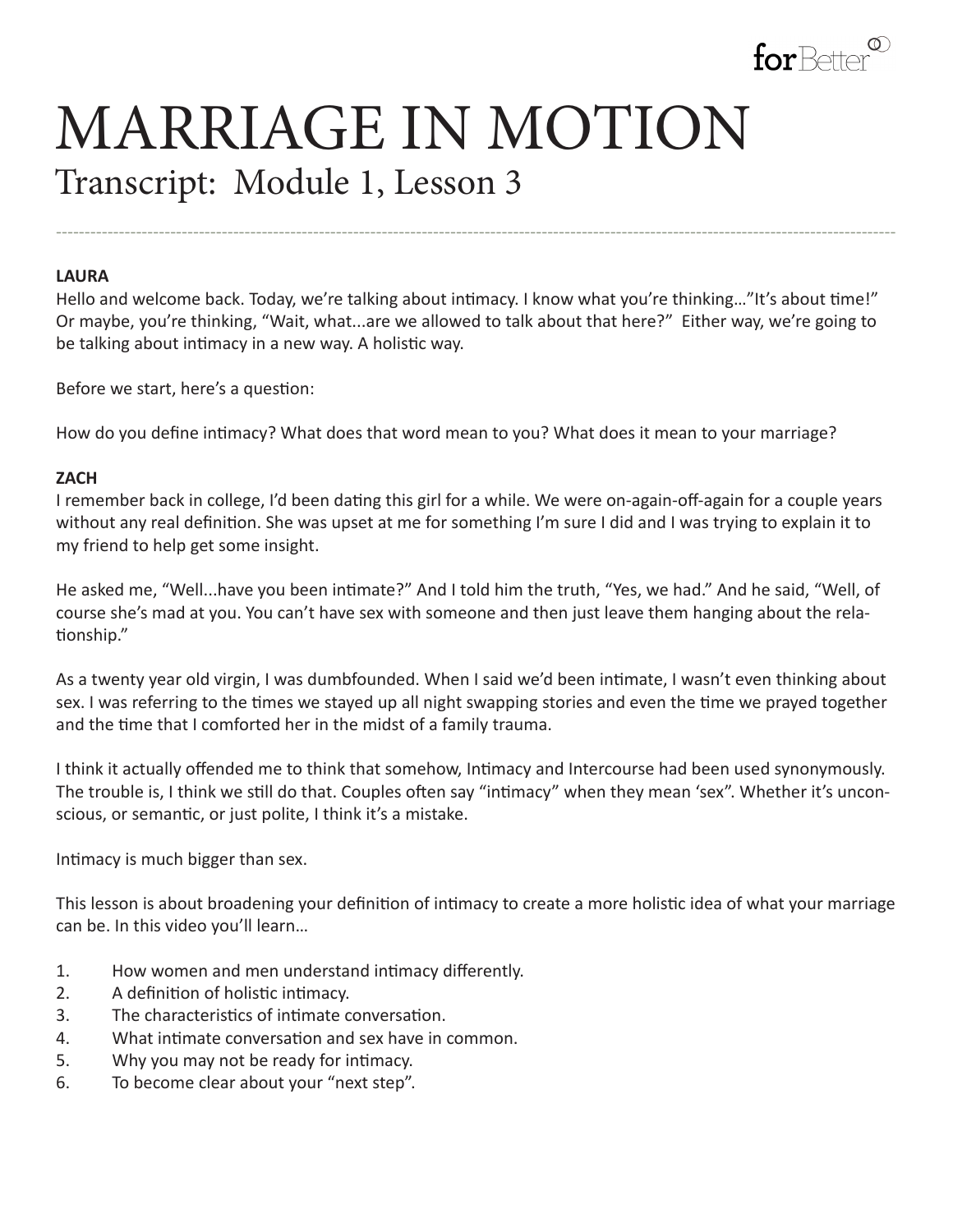### **LAURA**

Our goal is to shake up your definition of intimacy, and especially to take it out of the bedroom. Don't worry, we'll get back into the bedroom later, but for now our focus is this:

True intimacy occurs when two mature people choose to share and pursue a higher purpose together.

True intimacy is allowing your partner to see you, know you, hear you, feel you...recognize all the facets of you. The good, the bad, the beautiful and ugly.

True intimacy begs you to be vulnerable and let yourself to be truly seen. It requires a level of comfort and safety in the relationship to disclose the pieces of yourself that you don't share with just anybody on the street.

Intimacy can peak when you choose to share details about your inner world, your hopes, dreams, failures, and fears. It can peak when you share major life experiences like childbirth or battling cancer. Intimacy occurs when working toward a common life goal like volunteering together at the women's shelter.

While we are social creatures and intimacy is one of Maslow's Hierarchy of Needs for survival, it can be very difficult to maintain a strong sense of intimacy in relationships. Why is that?

Honestly, I think it's because we get lazy. We get used to each other. We think we have them figured out and then get bored and complacent. We stop trying. The goal of this lesson is to teach you how to create momentum by creating small, meaningful intimate moments on a daily basis.

Let me repeat it: Small, meaningful, intimate moments on a daily basis. THAT'S "motion".

Let's start by acknowledging that women and men understand intimacy differently.

#### **ZACH**

This isn't rocket surgery. There are countless jokes and memes about this all over the facebooks. My favorite is probably the one with this photo. It's both overly ridiculous and overly simplistic. And also still funny. But that's not what we're talking about.

The more important difference is sociological. Consider what marriage used to be as recently as 50 years ago. For the most part, marriage in the 50s and 60s was largely transactional, defined by "traditional" gender roles.

Recently, however, women in particular have started to become more empowered and articulate about what they really want from relationships. (I know this is definitely true of my wife and daughters.)

This is because the "rules" for women have changed a lot over the last 40 years. The problem is that the "rules" for men haven't changed at all. The men of the last 40 years - men like your fathers and mine - were perfectly happy with the rules as they had existed for decades, if not centuries. So, we've not had much context for change.

Women, however, are different. In fact, we're in the midst of a world-wide revolution when it comes to women's' rights. It wasn't that long ago that if a woman dreamed of being something other than a wife and mother, her dreams were considered naive and unrealistic. Now, there's no reason at all that they can't dream of becoming President of the United States. Politics aside, this makes me thrilled for my daughters can hope for in their lifetime.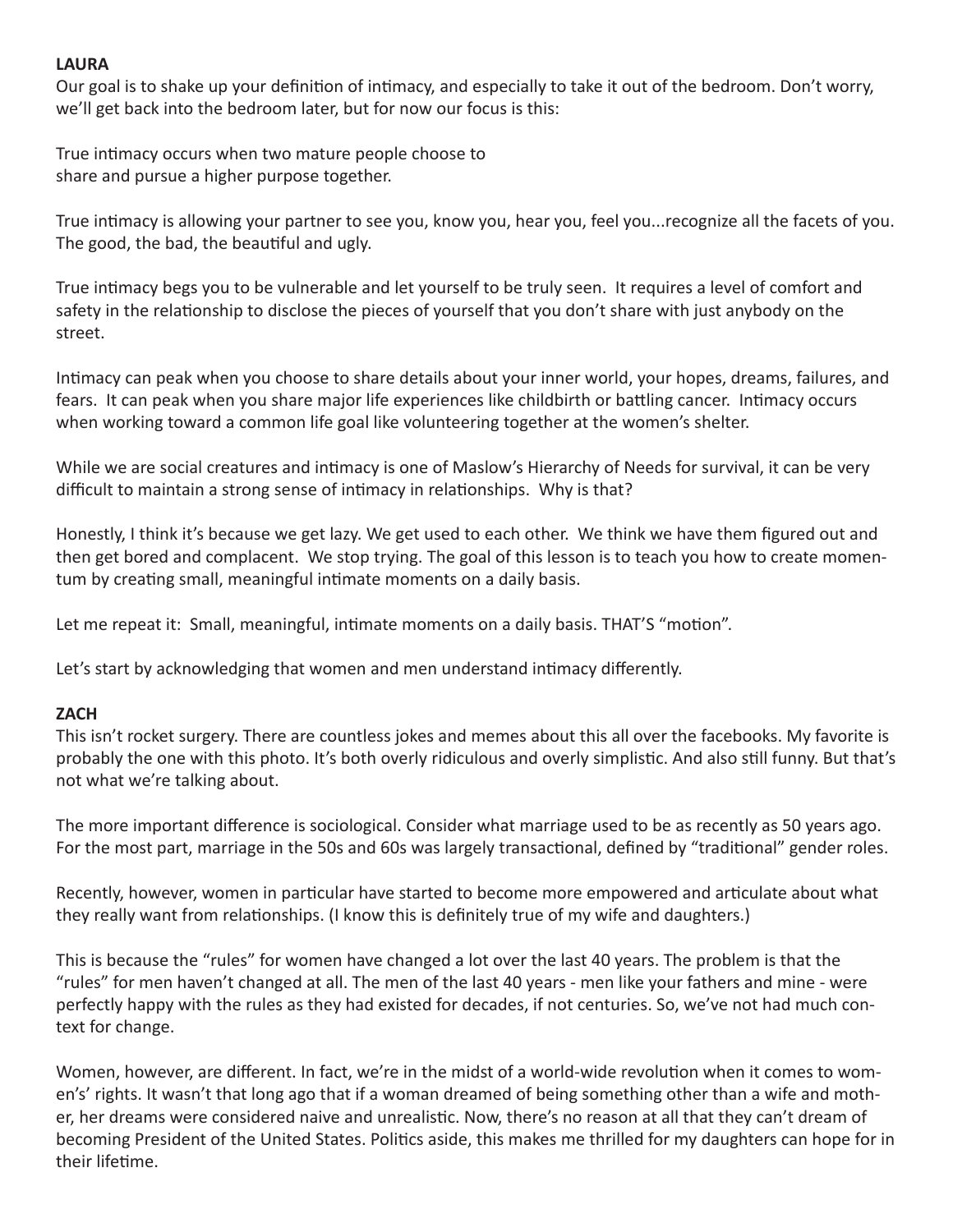#### **LAURA**

When it comes to marriage, women can and should expect to be more than companions with their partners. They can be friends and lovers, with relationships based on a deep and complex form of intimacy. If you doubt, this: Stop it. Right now.

Let's talk about exactly what "holistic intimacy" might mean. Clearly we are bursting the bubble on intimacy equals sex. We're moving beyond that definition to broaden your capacity for connecting meaningfully in a multitude of ways.

I think Terrence Real has cracked the code on this better than most. He expands intimacy to include five facets. Imagine them as the five spokes of a wheel. If any one spoke is broken, the wheel won't turn properly. So what are they?

Intellectual, emotional, physical, sexual, and spiritual. Let me note two things...first, 'physical' and 'sexual' are not the same. And 'spiritual' does not mean religious. It means that, together, you're chasing a larger goal on behalf of the relationship.

#### **ZACH**

Let's quickly run through the "spokes of the wheel".

Intellectual intimacy is a cognitive connection that occurs when couples are able to verbalize and share their thoughts on areas they are passionate about. This is conversation that evolves, evokes excitement, that leads to discovery, exploration and deeper understanding of one another. I rarely feel closer to Rebecca than when we solve a problem together. We have this strange combination of book smarts and street smarts that creates a great context for intellectual intimacy.

Emotional intimacy is a sharing of feelings, a high level of transparency of openness and vulnerability. Couples often feel a peak of emotional closeness when they experience a personal tragedy where emotions run high and partners are able to turn toward one another in support of their feelings. But emotional intimacy is also built in the small, day to day interactions that keep you tethered to one another. I almost don't want to even share my best story of this...it's actually quite intimate for me.

Last Christmas, was the first Christmas we didn't spend with family. It was just us. There were a lot of reasons for this, but the alone-ness brought up a lot of stuff for me. One day we received a holiday card from a family that I had spent a ton of childhood holidays with. I started crying. Like bawling. Overwhelmed with a ton of nostalgia, regret, guilt and also hope. Rebecca dropped what she was doing and came over and just hugged me until I calmed down. My younger daughter looked at me like I was an alien. But that kind of emotional intimacy was priceless. I'll never forget it...pfft.

#### **LAURA**

Ok, next is Physical Intimacy: Decide right now that physical intimacy is not the same as sexual intimacy. Physical intimacy is more proximal. By this I mean you literally share the same proximity. You are near each other.

Physically intimate couples share life together. They take care of one another's health and well being. They connect in physical, but non-sexual ways that can be profoundly intimate even in broad daylight.

Next time you're out together, try holding hands...interlock your fingers and rub your thumb along your partner's skin. Oh man, the other day, I heard the most heartbreaking story from a recent new mom telling me about how she missed just holding her husband's hand since the birth of their first born. Her hands were now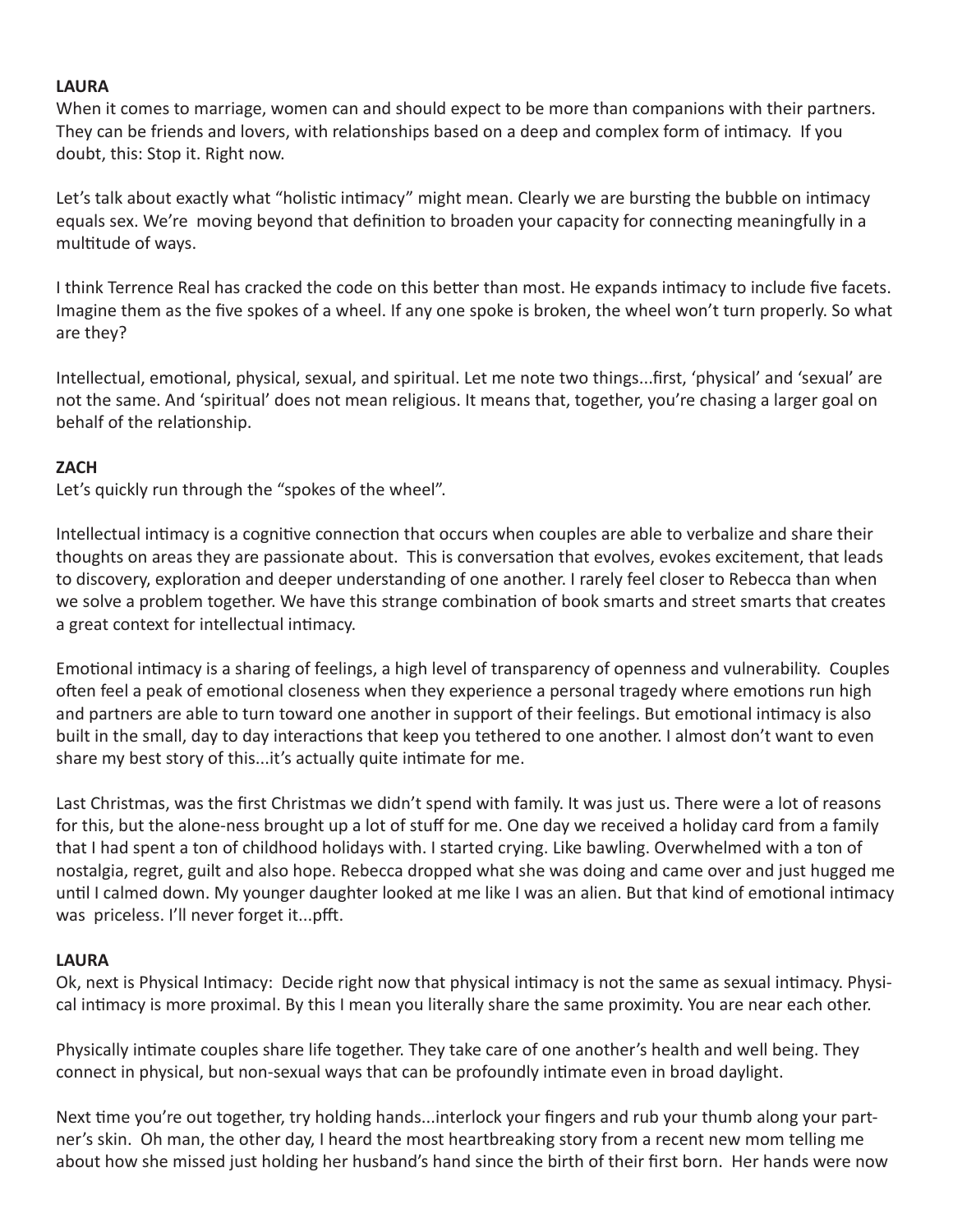occupied by baby, stroller, diaper bag, cell phone, car keys and wallet. Sometimes you don't notice the lack of physical intimacy until it's gone.

And then there's Sexual intimacy, certainly the most obvious, but also the most complicated. Sex can actually be completely void of intimacy. I have had some clients describe intercourse with their partner synonymously with masturbation..a solo act of sexual gratification. The inverse, a sexually intimate encounter involves a vulnerability of expressing love through sex and mutual gratification.

One thing that we do know about the best sexual relationships is that the couple makes sex a priority. AND they do a good job of nurturing the other forms of intimacy above. We're going to talk more about sex later in the course, but for now, I'm gonna park it in favor of a greater goal.

For now that goal is intimacy...specifically intimate conversation. I have a very strong bias that conversation is at the heart of intimacy. Any of the venues for the way to nurture any of these forms of intimacy is through intimate conversation. This is an art. It's the art of attunement.

## **ZACH**

Finally, spiritual intimacy. Again, let me quote Terry Real. He says, "Healthy intimacy always demands dedication to the higher good of the relationship itself. In this sense, every form of real intimacy is spiritual." I love this. It implies that what really matters for healthy intimacy is a commitment to something bigger than just a husband and a wife. Your values and your goals are an essential - if not the essential - part of your spiritual intimacy.

But how do you get to true intimacy. My bias is that intimacy is created through conversation. I want to give you a template for "intimate conversation". I love teaching this to clients. It's an acronym that was created by one of Dr. Gottman's graduate students Dan Yoshimoto who I had the pleasure of working with many years ago.

- Awareness
- Turning
- Tolerance
- Understanding
- Non-Defensive
- Empathy

The value of intimate conversation is that is is absolutely the basis for intimate intercourse.

## **LAURA**

Consider this...Can you imagine having an intimate conversation about sex? If the answer is yes, then you should have one. If not, let me suggest that the best sexual relationships, the most intimate, are between people who have an ability to talk about their sex lives.

But for some reason, we've decided that sex is somehow not a topic of polite conversation. No matter what you think about the sanctity of the marriage bed and whether or not marital sex is sacred, you have to acknowledge that even Hollywood has differentiated and hidden marital sex.

## **ZACH**

It's true. Pause for a minute and think about every single sex scene you've ever seen depicted in popular culture...including pornography. How many of those scenes include a man and a woman married to one another. It's very few. I bet it's less than 1 in 10.